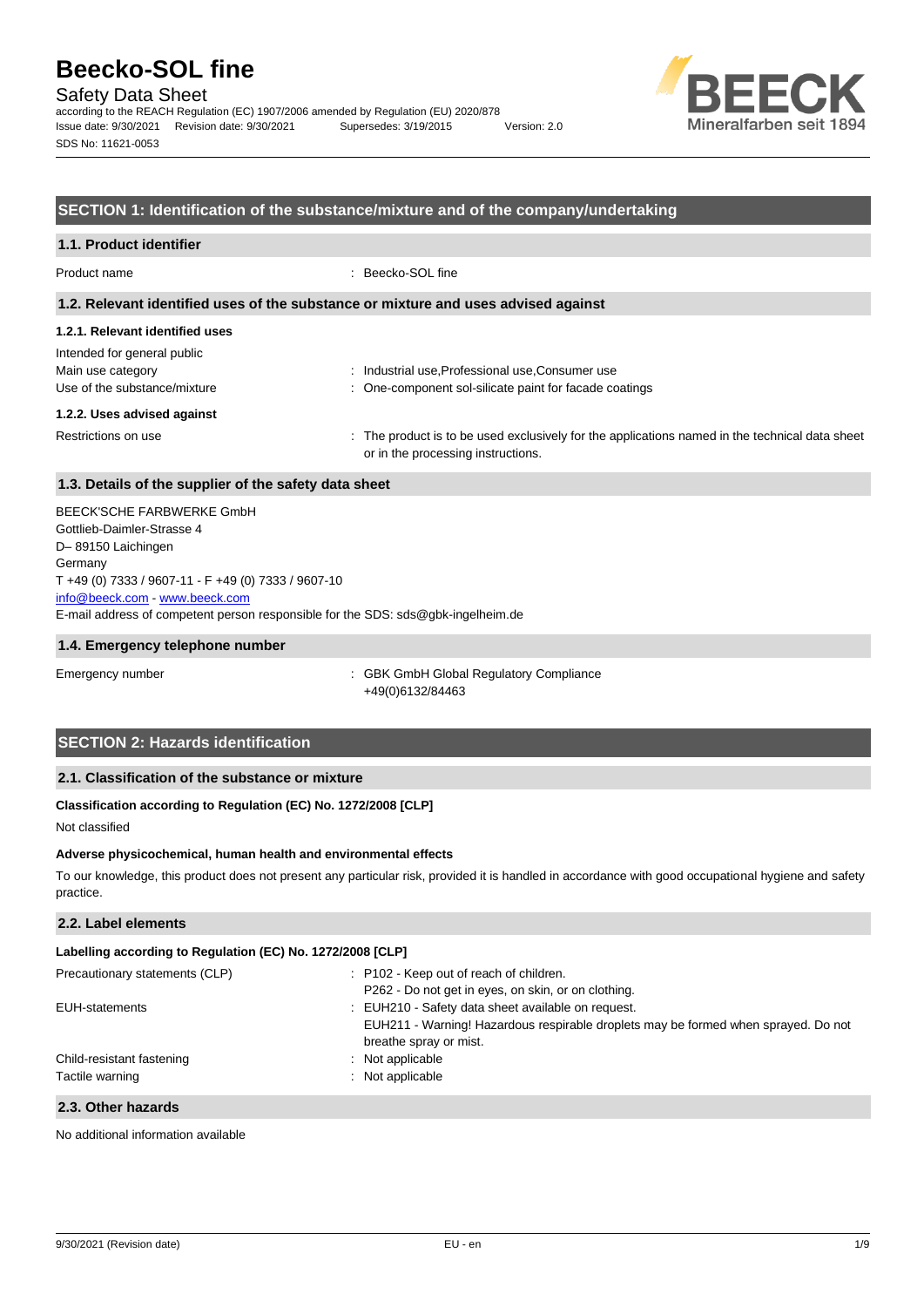# Safety Data Sheet

according to the REACH Regulation (EC) 1907/2006 amended by Regulation (EU) 2020/878 SDS No: 11621-0053



# **SECTION 3: Composition/information on ingredients**

# **3.1. Substances**

Not applicable

# **3.2. Mixtures**

| <b>Name</b>                      | <b>Product identifier</b>                              | $\%$           | <b>Classification according to</b><br><b>Regulation (EC) No. 1272/2008</b><br><b>[CLP]</b> |
|----------------------------------|--------------------------------------------------------|----------------|--------------------------------------------------------------------------------------------|
| Titanium dioxide<br>(Note $10$ ) | CAS-No.: 13463-67-7<br>EC-No.: 236-675-5               | $\ge 5 - < 10$ | Carc. 2, H351                                                                              |
|                                  | EC Index-No.: 022-006-00-2<br>REACH-no: 01-2119489379- |                |                                                                                            |
|                                  | 17                                                     |                |                                                                                            |

Note 10 : The classification as a carcinogen by inhalation applies only to mixtures in powder form containing 1 % or more of titanium dioxide which is in the form of or incorporated in particles with aerodynamic diameter  $\leq 10$  µm. Full text of H- and EUH-statements: see section 16

# **SECTION 4: First aid measures**

## **4.1. Description of first aid measures**

| First-aid measures after inhalation   | : Remove person to fresh air and keep comfortable for breathing. |
|---------------------------------------|------------------------------------------------------------------|
| First-aid measures after skin contact | : Wash skin with plenty of water.                                |
| First-aid measures after eye contact  | : Rinse eyes with water as a precaution.                         |
| First-aid measures after ingestion    | : Call a poison center or a doctor if you feel unwell.           |

# **4.2. Most important symptoms and effects, both acute and delayed**

No additional information available

## **4.3. Indication of any immediate medical attention and special treatment needed**

Treat symptomatically.

| <b>SECTION 5: Firefighting measures</b>                                       |                                                                                                                                             |  |  |  |
|-------------------------------------------------------------------------------|---------------------------------------------------------------------------------------------------------------------------------------------|--|--|--|
| 5.1. Extinguishing media                                                      |                                                                                                                                             |  |  |  |
| Suitable extinguishing media                                                  | Water spray. Dry powder. Foam. Carbon dioxide.                                                                                              |  |  |  |
| 5.2. Special hazards arising from the substance or mixture                    |                                                                                                                                             |  |  |  |
| Hazardous decomposition products in case of fire Toxic fumes may be released. |                                                                                                                                             |  |  |  |
| 5.3. Advice for firefighters                                                  |                                                                                                                                             |  |  |  |
| Protection during firefighting                                                | : Do not attempt to take action without suitable protective equipment. Self-contained<br>breathing apparatus. Complete protective clothing. |  |  |  |

# **SECTION 6: Accidental release measures**

# **6.1. Personal precautions, protective equipment and emergency procedures**

### **6.1.1. For non-emergency personnel**

Emergency procedures in the spillage area.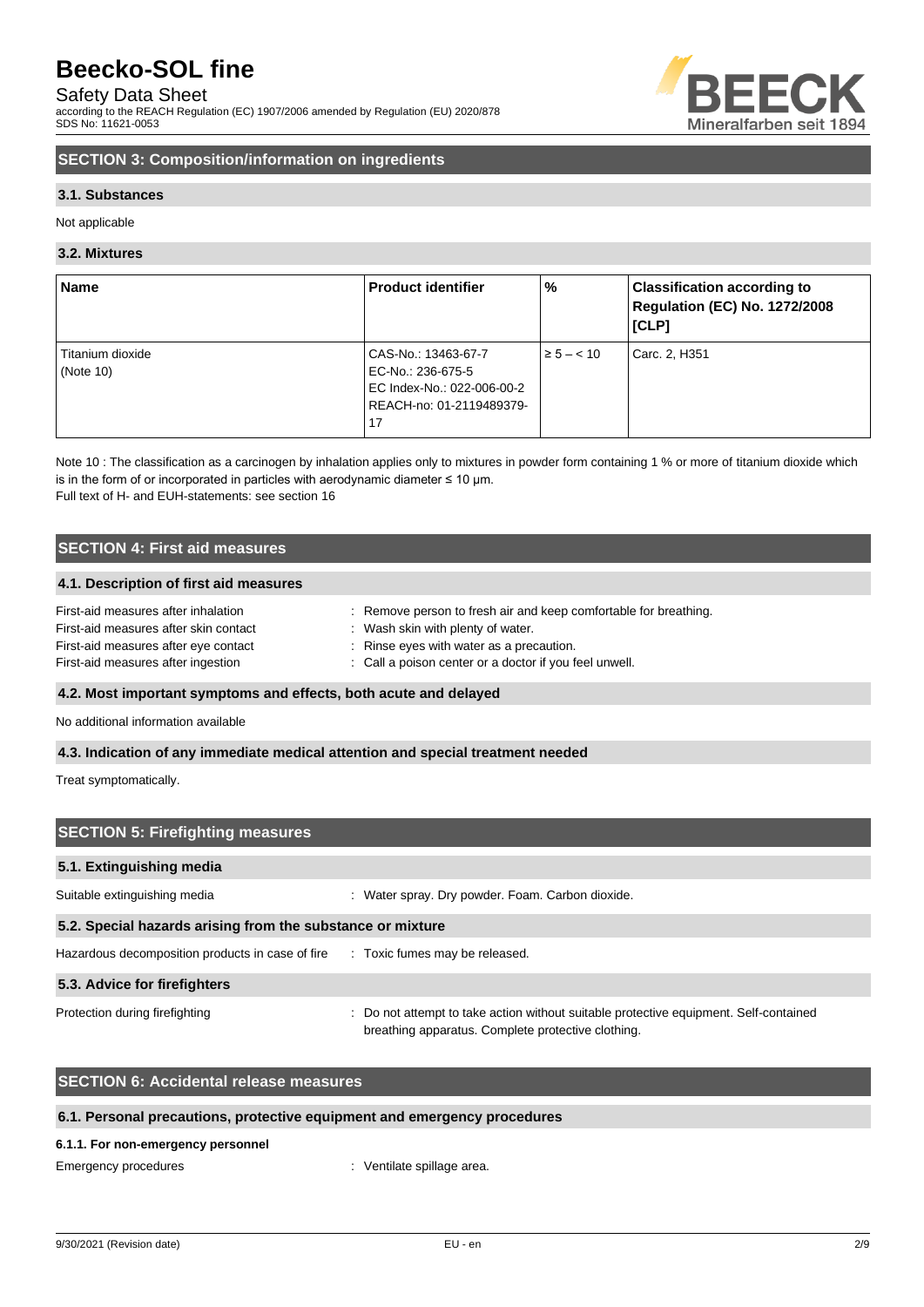# Safety Data Sheet

according to the REACH Regulation (EC) 1907/2006 amended by Regulation (EU) 2020/878 SDS No: 11621-0053



### **6.1.2. For emergency responders**

Protective equipment **interval of the CO** not attempt to take action without suitable protective equipment. For further information refer to section 8: "Exposure controls/personal protection".

# **6.2. Environmental precautions** Avoid release to the environment. **6.3. Methods and material for containment and cleaning up** Methods for cleaning up example and the state up liquid spill into absorbent material. Other information **Other information** : Dispose of materials or solid residues at an authorized site. **6.4. Reference to other sections** For further information refer to section 13.

| <b>SECTION 7: Handling and storage</b>                            |                                                                                                                                                                                              |
|-------------------------------------------------------------------|----------------------------------------------------------------------------------------------------------------------------------------------------------------------------------------------|
| 7.1. Precautions for safe handling                                |                                                                                                                                                                                              |
| Precautions for safe handling<br>Hygiene measures                 | : Ensure good ventilation of the work station. Wear personal protective equipment.<br>: Do not eat, drink or smoke when using this product. Always wash hands after handling the<br>product. |
| 7.2. Conditions for safe storage, including any incompatibilities |                                                                                                                                                                                              |
| Storage conditions<br>Storage temperature                         | : Store in a well-ventilated place. Keep cool.<br>: $5-25$ °C                                                                                                                                |

# **7.3. Specific end use(s)**

See Section 1.

# **SECTION 8: Exposure controls/personal protection**

## **8.1. Control parameters**

### **8.1.1 National occupational exposure and biological limit values**

No additional information available

### **8.1.2. Recommended monitoring procedures**

No additional information available

### **8.1.3. Air contaminants formed**

No additional information available

# **8.1.4. DNEL and PNEC**

No additional information available

## **8.1.5. Control banding**

No additional information available

# **8.2. Exposure controls**

### **8.2.1. Appropriate engineering controls**

### **Appropriate engineering controls:**

Ensure good ventilation of the work station.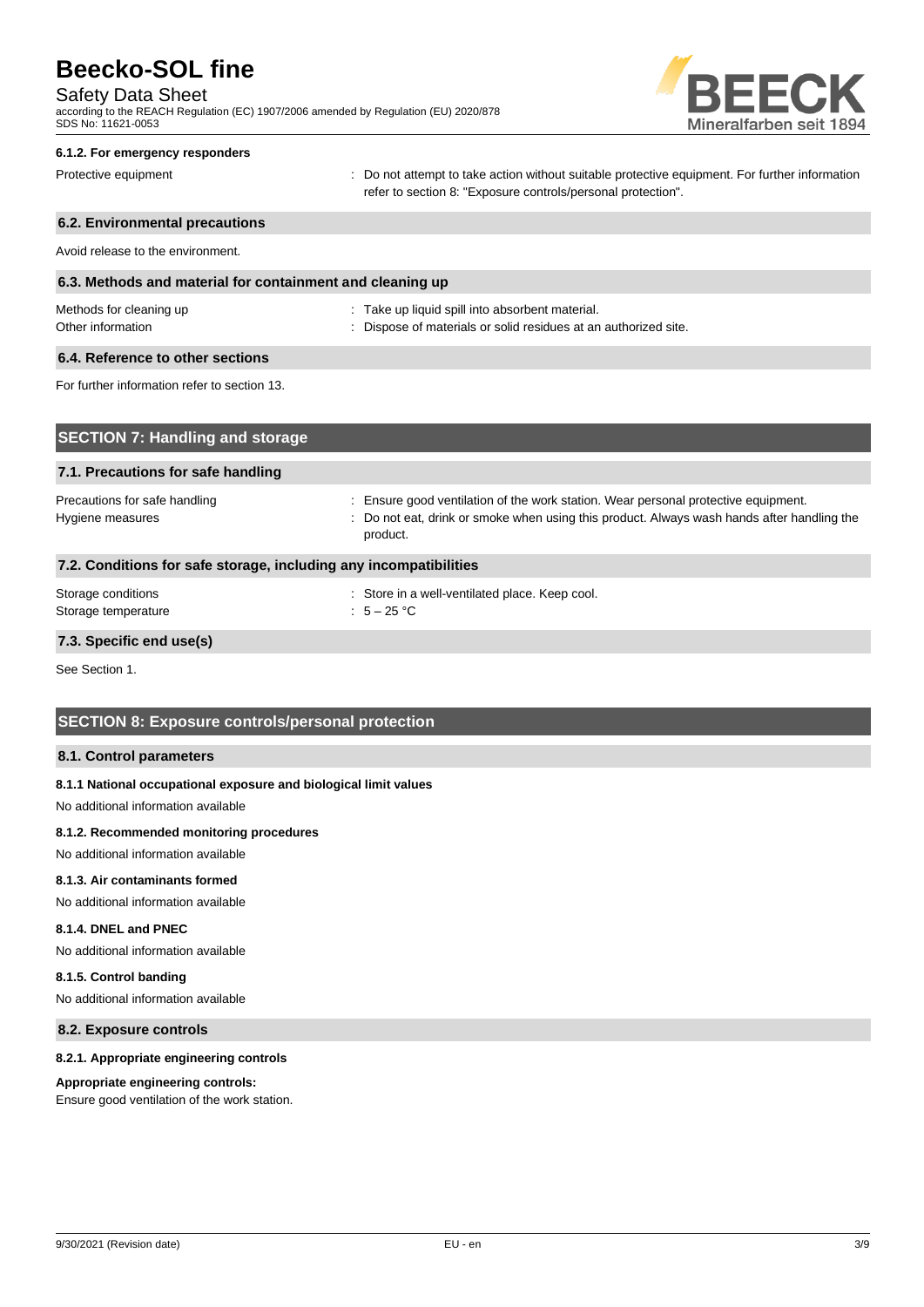Safety Data Sheet

according to the REACH Regulation (EC) 1907/2006 amended by Regulation (EU) 2020/878 SDS No: 11621-0053

# BEE CK Mineralfarben seit 1894

# **8.2.2. Personal protection equipment**

# **Personal protective equipment symbol(s):**



### **8.2.2.1. Eye and face protection**

**Eye protection:** Safety glasses

### **8.2.2.2. Skin protection**

### **Skin and body protection:** Wear suitable protective clothing

**Hand protection:** Protective gloves

# **8.2.2.3. Respiratory protection**

**Respiratory protection:** In case of insufficient ventilation, wear suitable respiratory equipment

### **8.2.2.4. Thermal hazards**

No additional information available

**8.2.3. Environmental exposure controls**

### **Environmental exposure controls:**

Avoid release to the environment.

# **SECTION 9: Physical and chemical properties**

# **9.1. Information on basic physical and chemical properties**

| Physical state<br>Colour<br>Odour<br>Odour threshold<br>Melting point<br>Freezing point | Liquid<br>White, toned.<br>Mild.<br>Not available<br>Not available<br>Not available |
|-----------------------------------------------------------------------------------------|-------------------------------------------------------------------------------------|
| Boiling point                                                                           | Not available                                                                       |
| Flammability                                                                            | Not applicable                                                                      |
| <b>Explosive limits</b>                                                                 | Not available                                                                       |
| Lower explosive limit (LEL)                                                             | : Not available                                                                     |
| Upper explosive limit (UEL)                                                             | Not available                                                                       |
| Flash point                                                                             | Not available                                                                       |
| Auto-ignition temperature                                                               | Not available                                                                       |
| Decomposition temperature                                                               | Not available                                                                       |
| рH                                                                                      | 11                                                                                  |
| Viscosity, kinematic                                                                    | Not available                                                                       |
| Viscosity, dynamic                                                                      | 5000 mPa-s                                                                          |
| Solubility                                                                              | Not available                                                                       |
| Partition coefficient n-octanol/water (Log Kow)                                         | Not available                                                                       |
| Vapour pressure                                                                         | Not available                                                                       |
| Vapour pressure at 50 °C                                                                | Not available                                                                       |
| Density                                                                                 | 1.44 $g/cm3$                                                                        |
| Relative density                                                                        | Not available                                                                       |
| Relative vapour density at 20 °C                                                        | Not available                                                                       |
| Particle size                                                                           | Not applicable                                                                      |
| Particle size distribution                                                              | Not applicable                                                                      |
| Particle shape                                                                          | Not applicable                                                                      |
| Particle aspect ratio                                                                   | Not applicable                                                                      |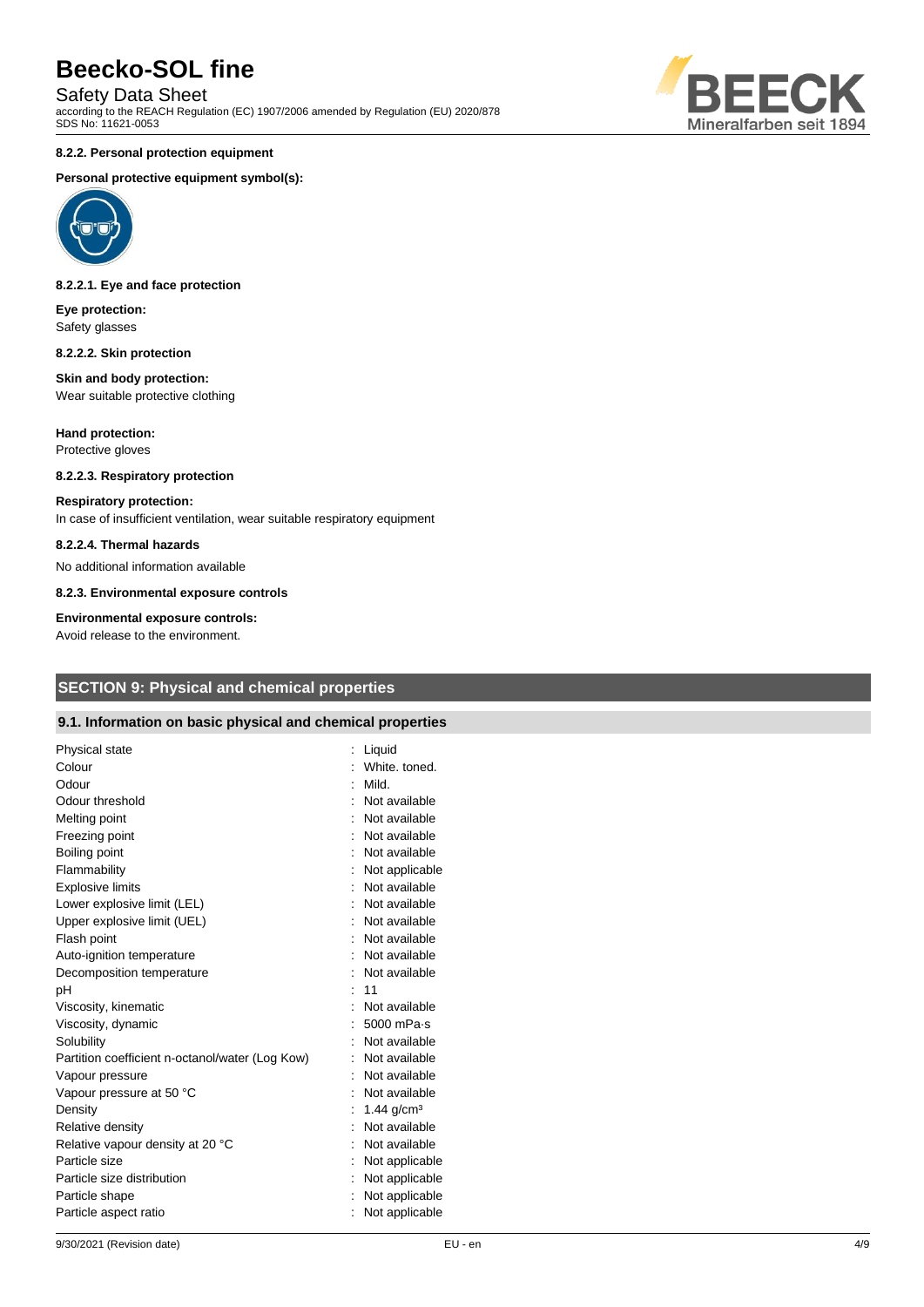# Safety Data Sheet

according to the REACH Regulation (EC) 1907/2006 amended by Regulation (EU) 2020/878 SDS No: 11621-0053



| Particle aggregation state     | : Not applicable |
|--------------------------------|------------------|
| Particle agglomeration state   | : Not applicable |
| Particle specific surface area | : Not applicable |
| Particle dustiness             | : Not applicable |
|                                |                  |

## **9.2. Other information**

# **9.2.1. Information with regard to physical hazard classes**

No additional information available

## **9.2.2. Other safety characteristics**

VOC content  $\qquad \qquad : \leq 2 \text{ g/l}$ 

| <b>SECTION 10: Stability and reactivity</b> |  |  |
|---------------------------------------------|--|--|
|                                             |  |  |
|                                             |  |  |

# **10.1. Reactivity**

The product is non-reactive under normal conditions of use, storage and transport.

## **10.2. Chemical stability**

Stable under normal conditions.

## **10.3. Possibility of hazardous reactions**

No dangerous reactions known under normal conditions of use.

### **10.4. Conditions to avoid**

None under recommended storage and handling conditions (see section 7).

# **10.5. Incompatible materials**

No additional information available

## **10.6. Hazardous decomposition products**

Under normal conditions of storage and use, hazardous decomposition products should not be produced.

# **SECTION 11: Toxicological information**

# **11.1. Information on hazard classes as defined in Regulation (EC) No 1272/2008**

| Acute toxicity (oral)              | Not classified<br>$\bullet$          |
|------------------------------------|--------------------------------------|
| Acute toxicity (dermal)            | : Not classified                     |
| Acute toxicity (inhalation)        | : Not classified                     |
| Skin corrosion/irritation          | : Not classified<br>pH: 11           |
| Serious eye damage/irritation      | : Not classified<br>pH: 11           |
| Respiratory or skin sensitisation  | : Not classified                     |
| Germ cell mutagenicity             | Not classified                       |
| Carcinogenicity                    | Not classified.                      |
| Titanium dioxide (13463-67-7)      |                                      |
| IARC group                         | 2B - Possibly carcinogenic to humans |
| Reproductive toxicity              | : Not classified                     |
| STOT-single exposure               | : Not classified                     |
| STOT-repeated exposure             | : Not classified                     |
| Aspiration hazard                  | Not classified<br>٠.                 |
| 11.2. Information on other hazards |                                      |

No additional information available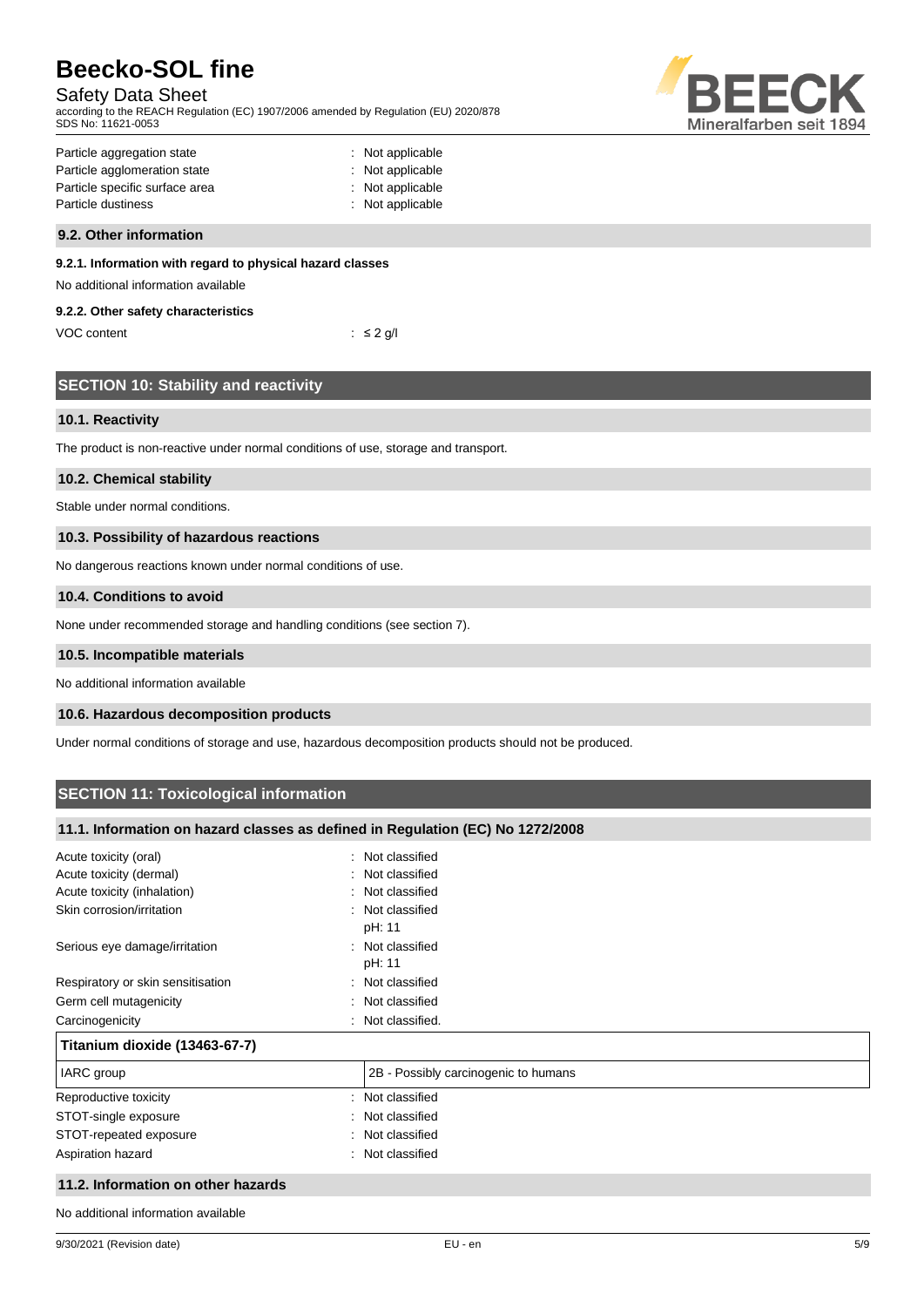# Safety Data Sheet

according to the REACH Regulation (EC) 1907/2006 amended by Regulation (EU) 2020/878 SDS No: 11621-0053



# **SECTION 12: Ecological information**

# **12.1. Toxicity**

| Ecology - general<br>Hazardous to the aquatic environment, short-term<br>(acute)<br>Hazardous to the aquatic environment, long-term<br>(chronic) | : The product is not considered harmful to aquatic organisms nor to cause long-term adverse<br>effects in the environment.<br>: Not classified<br>: Not classified |
|--------------------------------------------------------------------------------------------------------------------------------------------------|--------------------------------------------------------------------------------------------------------------------------------------------------------------------|
| 12.2. Persistence and degradability                                                                                                              |                                                                                                                                                                    |
| No additional information available                                                                                                              |                                                                                                                                                                    |
| 12.3. Bioaccumulative potential                                                                                                                  |                                                                                                                                                                    |
| No additional information available                                                                                                              |                                                                                                                                                                    |
| 12.4. Mobility in soil                                                                                                                           |                                                                                                                                                                    |
| No additional information available                                                                                                              |                                                                                                                                                                    |
| 12.5. Results of PBT and vPvB assessment                                                                                                         |                                                                                                                                                                    |
| No additional information available                                                                                                              |                                                                                                                                                                    |
| 12.6. Endocrine disrupting properties                                                                                                            |                                                                                                                                                                    |
| No additional information available                                                                                                              |                                                                                                                                                                    |
| 12.7. Other adverse effects                                                                                                                      |                                                                                                                                                                    |
| No additional information available                                                                                                              |                                                                                                                                                                    |

# **SECTION 13: Disposal considerations**

## **13.1. Waste treatment methods**

Waste treatment methods : Dispose of contents/container in accordance with licensed collector's sorting instructions.

European List of Waste (LoW) code : 08 01 12 - waste paint and varnish other than those mentioned in 08 01 11

# **SECTION 14: Transport information**

# In accordance with ADR / IMDG / IATA / ADN / RID

| <b>ADR</b>                             | <b>IMDG</b>   | <b>IATA</b>   | <b>ADN</b>    | <b>RID</b>    |  |  |
|----------------------------------------|---------------|---------------|---------------|---------------|--|--|
| 14.1. UN number or ID number           |               |               |               |               |  |  |
| Not regulated                          | Not regulated | Not regulated | Not regulated | Not regulated |  |  |
| 14.2. UN proper shipping name          |               |               |               |               |  |  |
| Not regulated                          | Not regulated | Not regulated | Not regulated | Not regulated |  |  |
| 14.3. Transport hazard class(es)       |               |               |               |               |  |  |
| Not regulated                          | Not regulated | Not regulated | Not regulated | Not regulated |  |  |
| 14.4. Packing group                    |               |               |               |               |  |  |
| Not regulated                          | Not regulated | Not regulated | Not regulated | Not regulated |  |  |
| 14.5. Environmental hazards            |               |               |               |               |  |  |
| Not regulated                          | Not regulated | Not regulated | Not regulated | Not regulated |  |  |
| No supplementary information available |               |               |               |               |  |  |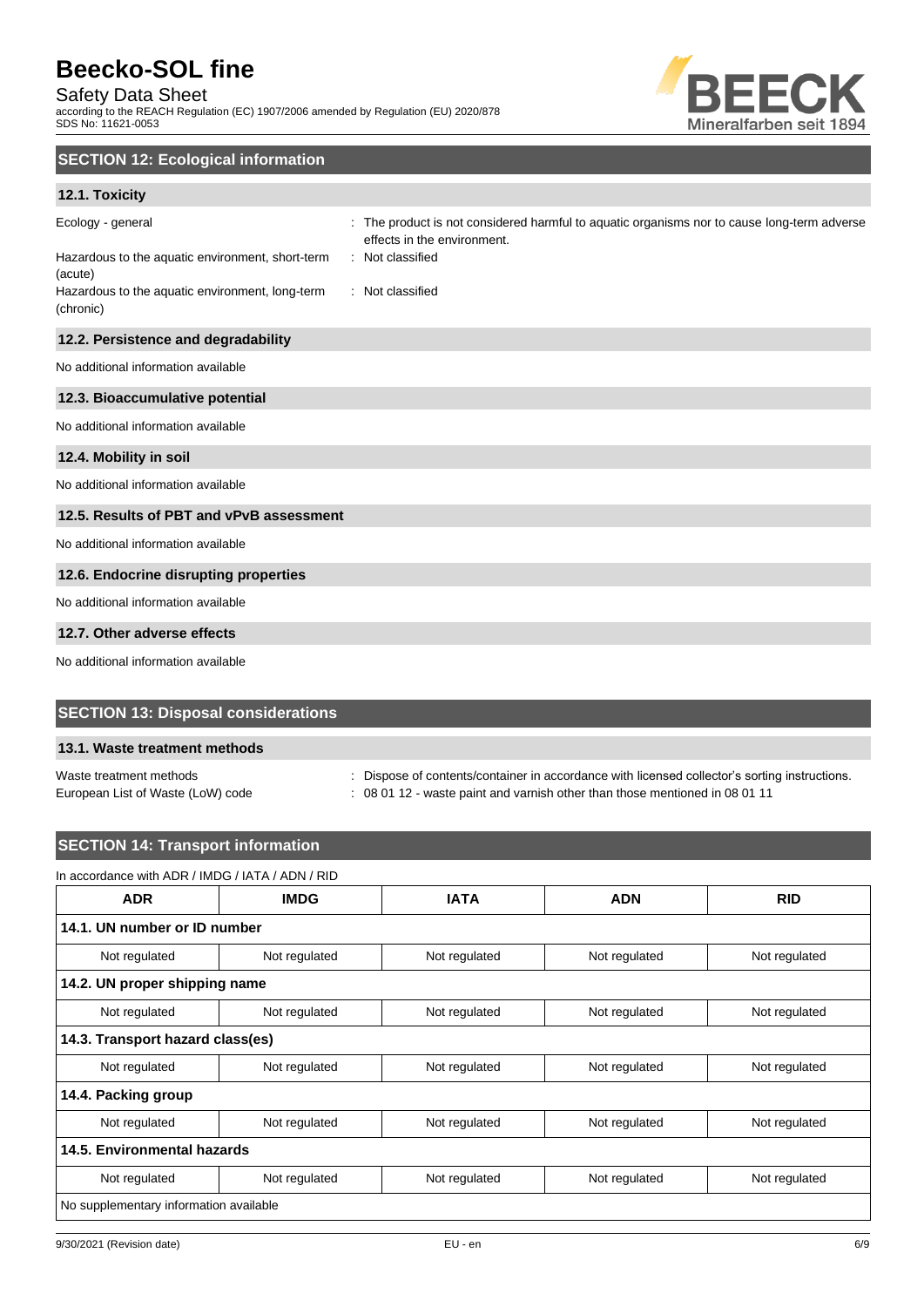# Safety Data Sheet

according to the REACH Regulation (EC) 1907/2006 amended by Regulation (EU) 2020/878 SDS No: 11621-0053



**Overland transport** Not regulated

**Transport by sea** Not regulated

**Air transport** Not regulated

**Inland waterway transport** Not regulated

**Rail transport**

Not regulated

## **14.7. Maritime transport in bulk according to IMO instruments**

Not applicable

# **SECTION 15: Regulatory information**

# **15.1. Safety, health and environmental regulations/legislation specific for the substance or mixture**

## **15.1.1. EU-Regulations**

Contains no REACH substances with Annex XVII restrictions

Contains no substance on the REACH candidate list ≥ 0,1 % / SCL

Contains no REACH Annex XIV substances

Contains no substance subject to Regulation (EU) No 649/2012 of the European Parliament and of the Council of 4 July 2012 concerning the export and import of hazardous chemicals.

Contains no substance subject to Regulation (EU) No 2019/1021 of the European Parliament and of the Council of 20 June 2019 on persistent organic pollutants

Contains no substance subject to Regulation (EU) 2019/1148 of the European Parliament and of the Council of 20 June 2019 on the marketing and use of explosives precursors.

VOC content : ≤ 2 g/l

## **15.1.2. National regulations**

No additional information available

## **15.2. Chemical safety assessment**

No chemical safety assessment has been carried out

# **SECTION 16: Other information**

| <b>Abbreviations and acronyms:</b> |                                                                                                 |  |
|------------------------------------|-------------------------------------------------------------------------------------------------|--|
| <b>ADN</b>                         | European Agreement concerning the International Carriage of Dangerous Goods by Inland Waterways |  |
| <b>ADR</b>                         | European Agreement concerning the International Carriage of Dangerous Goods by Road             |  |
| <b>ATE</b>                         | <b>Acute Toxicity Estimate</b>                                                                  |  |
| <b>BCF</b>                         | Bioconcentration factor                                                                         |  |
| <b>BLV</b>                         | <b>Biological limit value</b>                                                                   |  |
| <b>BOD</b>                         | Biochemical oxygen demand (BOD)                                                                 |  |
| <b>COD</b>                         | Chemical oxygen demand (COD)                                                                    |  |
| <b>DMEL</b>                        | Derived Minimal Effect level                                                                    |  |

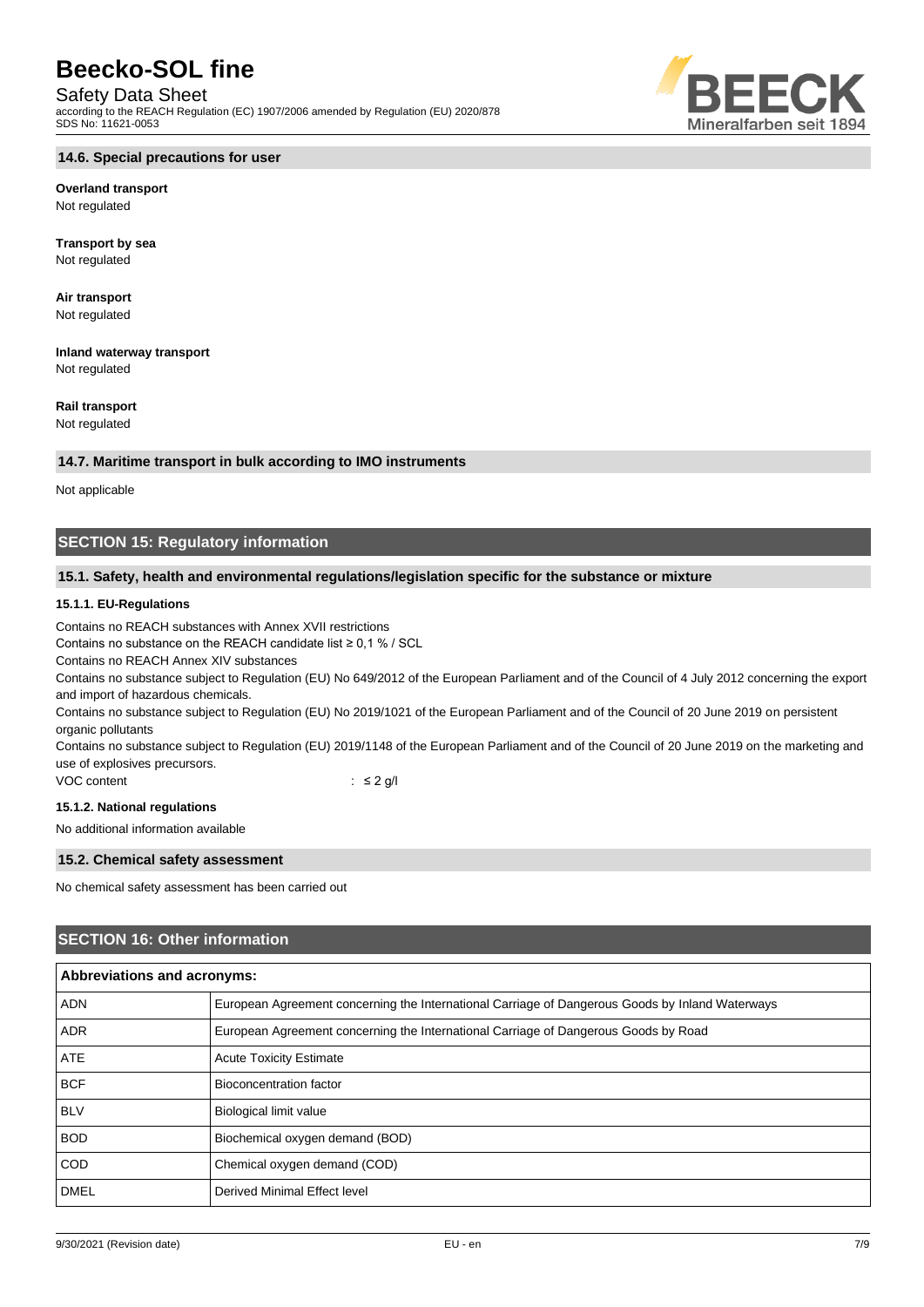Safety Data Sheet

according to the REACH Regulation (EC) 1907/2006 amended by Regulation (EU) 2020/878 SDS No: 11621-0053



| Abbreviations and acronyms: |                                                                                                     |  |
|-----------------------------|-----------------------------------------------------------------------------------------------------|--|
| <b>DNEL</b>                 | Derived-No Effect Level                                                                             |  |
| EC-No.                      | European Community number                                                                           |  |
| <b>EC50</b>                 | Median effective concentration                                                                      |  |
| EN                          | European Standard                                                                                   |  |
| <b>IARC</b>                 | International Agency for Research on Cancer                                                         |  |
| <b>IATA</b>                 | International Air Transport Association                                                             |  |
| <b>IMDG</b>                 | International Maritime Dangerous Goods                                                              |  |
| <b>LC50</b>                 | Median lethal concentration                                                                         |  |
| LD50                        | Median lethal dose                                                                                  |  |
| LOAEL                       | Lowest Observed Adverse Effect Level                                                                |  |
| <b>NOAEC</b>                | No-Observed Adverse Effect Concentration                                                            |  |
| <b>NOAEL</b>                | No-Observed Adverse Effect Level                                                                    |  |
| <b>NOEC</b>                 | No-Observed Effect Concentration                                                                    |  |
| OECD                        | Organisation for Economic Co-operation and Development                                              |  |
| <b>OEL</b>                  | Occupational Exposure Limit                                                                         |  |
| PBT                         | <b>Persistent Bioaccumulative Toxic</b>                                                             |  |
| PNEC                        | <b>Predicted No-Effect Concentration</b>                                                            |  |
| <b>RID</b>                  | Regulations concerning the International Carriage of Dangerous Goods by Rail                        |  |
| <b>SDS</b>                  | Safety Data Sheet                                                                                   |  |
| <b>STP</b>                  | Sewage treatment plant                                                                              |  |
| ThOD                        | Theoretical oxygen demand (ThOD)                                                                    |  |
| <b>TLM</b>                  | <b>Median Tolerance Limit</b>                                                                       |  |
| <b>VOC</b>                  | Volatile Organic Compounds                                                                          |  |
| CAS-No.                     | Chemical Abstract Service number                                                                    |  |
| N.O.S.                      | Not Otherwise Specified                                                                             |  |
| vPvB                        | Very Persistent and Very Bioaccumulative                                                            |  |
| ED                          | Endocrine disrupting properties                                                                     |  |
| <b>DOT</b>                  | Department of Transport                                                                             |  |
| <b>TDG</b>                  | <b>Transportation of Dangerous Goods</b>                                                            |  |
| <b>REACH</b>                | Registration, Evaluation, Authorisation and Restriction of Chemicals Regulation (EC) No 1907/2006   |  |
| GHS                         | Globally Harmonized System of Classification, Labelling and Packaging of Chemicals                  |  |
| CAS                         | CAS (Chemical Abstracts Service) number                                                             |  |
| IBC-Code                    | International Code for the Construction and Equipment of Ships carrying Dangerous Chemicals in Bulk |  |
| <b>CLP</b>                  | Classification Labelling Packaging Regulation; Regulation (EC) No 1272/2008                         |  |
| MARPOL 73/78                | MARPOL 73/78: International Convention for the Prevention of Pollution From Ships                   |  |
| ADG                         | Transport of Australian Dangerous Goods                                                             |  |